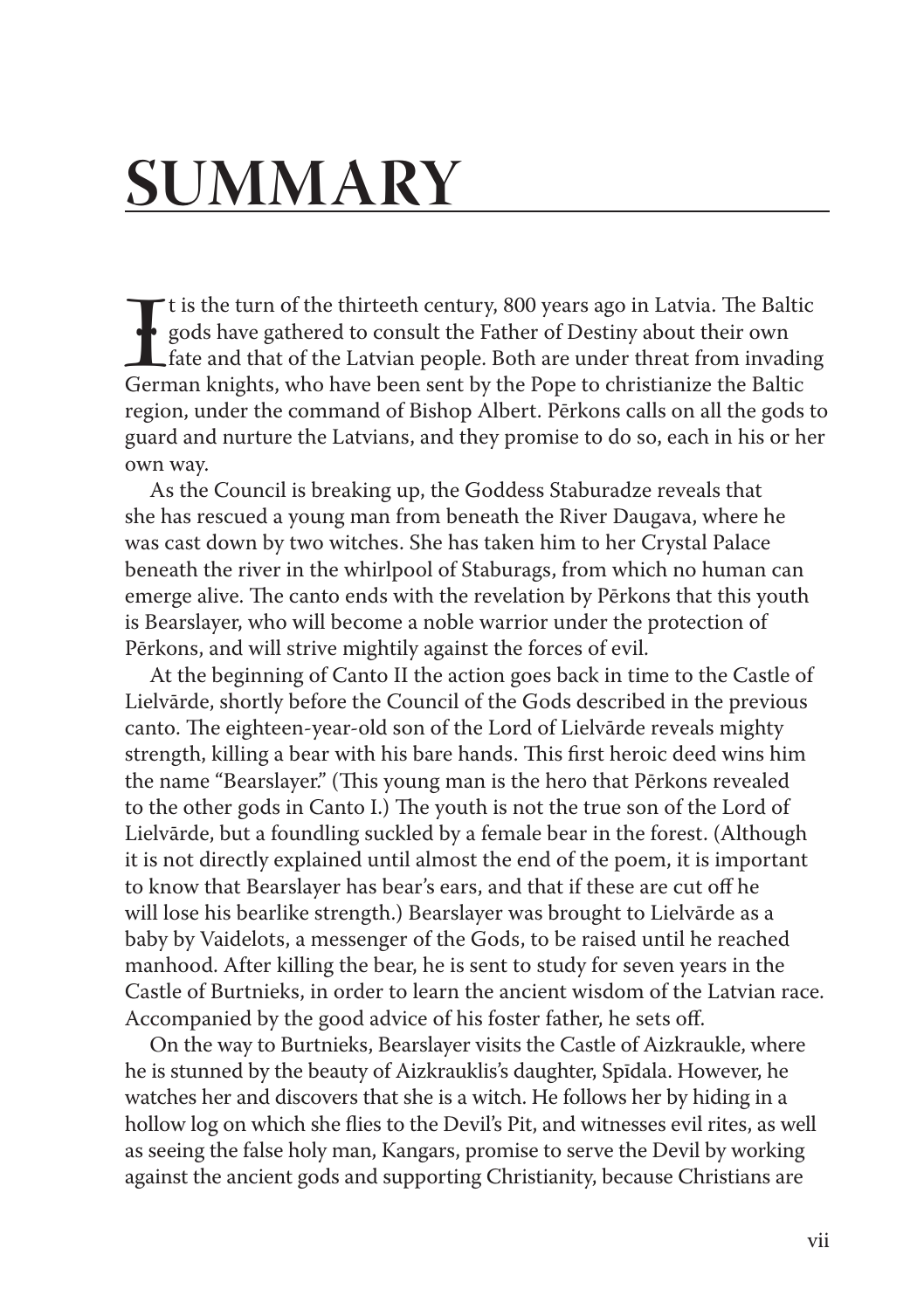easier prey for the Devil. On the journey back to Aizkraukle, Bearslayer is cast down into the whirlpool of Staburags in the River Daugava by Spīdala and another witch. From here he is rescued by Staburadze, as we already know from Canto I, and taken to her Crystal Palace beneath the whirlpool.

With the help of the beautiful and virtuous maiden, Laimdota, Staburadze nurses Bearslayer back to health. She reveals to him that he has been chosen by the gods to fight against evil, especially Spīdala and Kangars, who are plotting in secret. Staburadze gives him a talisman, a magic mirror, and Laimdota gives him a ribbon decorated with an oak-leaf pattern. He leaves the Crystal Palace and is duly turned to stone, as are all mortals, but is restored to life by Pērkons. He performs a second heroic deed, saving a boat that is sinking in a raging river by rowing with his bare hands, and is befriended by a powerful youth, Koknesis. Together they ride to Burtnieks, accompanied by the curses of Spīdala.

Canto III opens with Spīdala hurrying to Kangars's hut to warn him that Bearslayer was present in the Devil's Pit and saw the shameful deeds. To prevent Bearslayer revealing that he and Spīdala are in league with the Devil, Kangars decides to lure the young hero into a trap by provoking a war against the Estonian Giant, Kalapuisis, certain that Bearslayer will rush into battle against the invincible foeman and be killed. As Kangars explains this plot to Spīdala a terrible storm arises, and Spīdala is unable to return home.

The storm was sent by Pērkons to destroy a ship just arriving at the mouth of the Daugava from Germany, in order to kill the German missionaries it is carrying. Led by the priest, Dietrich, they have come with the intention of forcing the Baltic people to accept Christianity. However, the Livian fisherfolk of the Daugava estuary rescue the passengers from the ship. Thus, they thwart the will of Pērkons, who had planned to drown the newcomers. In doing this they save the very people who will eventually become their conquerors. The morning after the storm a fisherman brings Dietrich to Kangars, and an alliance is forged, since both want to introduce Christianity, although for differing reasons.

Years pass. Bearslayer and Koknesis study hard in the castle of Burtnieks. Bearslayer has a special reason to seek perfection. Laimdota is the daughter of Burtnieks and has returned to the castle from the Crystal Palace of Staburadze, where she and Bearslayer met. They fall in love, but just as Bearslayer is about to ask for her hand news arrives that Kalapuisis has entered Latvia and is killing and laying waste. Burtnieks offers Laimdota's hand to any warrior who can rid them of Kalapuisis.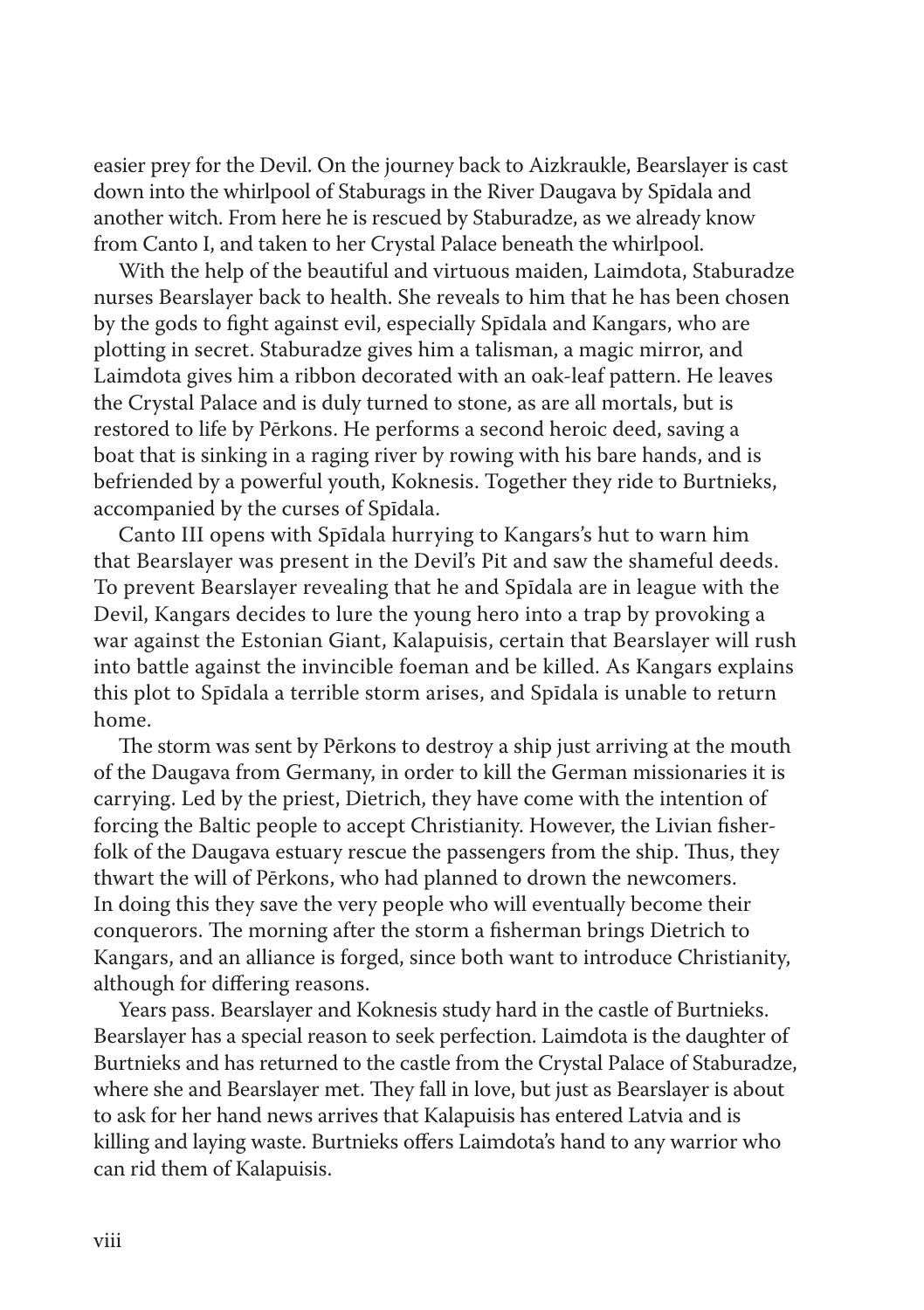Bearslayer faces Kalapuisis, and defeats him in single combat. However, just as Bearslayer is about to kill him, Kalapuisis reveals a prophecy told to him by his mother that a bear cub from the Daugava, who is of noble lineage and equal to Kalapuisis as a warrior, will come and save the Latvians from their conquerors. The two warriors realize that Bearslayer is this bear cub, and that they have a common enemy—the Germans—and make peace, so that they can work together against the invaders.

Successful in the Estonian war, Bearslayer returns to Burtnieks's castle with the other Latvian warriors. They are greeted in song by the local maidens. Laimdota places an oak-leaf wreath on Bearslayer's head and sings of his might, promising to make him a true and virtuous wife. Bearslayer replies in song that he will live and die for Laimdota. Amid great joy and feelings of brotherhood the warriors toast Bearslayer. They give him legendary status by concluding that the gods personally thwarted Kangars's plot and turned it round so that, instead of destroying him, the plot added to Bearslayer's fame.

Once again, time passes while Bearslayer studies at the castle of Burtnieks. One night he notices in the fortress's undercroft a trapdoor, left half-open to reveal a stone staircase leading below. He goes down and follows a tunnel until he enters a large chamber that he judges to be beneath the centre of the lake. He is in the Sunken Castle that Laimdota had told him about. He discovers Laimdota reading an ancient book. She explains to him that if a mortal remains in the Sunken Castle overnight and survives until morning, the castle will rise once more into the light of day. Bearslayer resolves to carry out this heroic task, and Laimdota leaves him.

Midnight passes and the Sunken Castle grows cold. Bearslayer lights a fire from broken wood lying around. Suddenly seven evil spirits enter the room carrying an open coffin, in which an old man with huge sharp teeth and long fingernails is lying. He begins to groan horribly and complain that he is cold. Bearslayer cannot bear the sound and hauls the man from the coffin to the fire, but the old man tries to bite off Bearslayer's ears, knowing that without them Bearslayer is weak. Bearslayer fights back and holds the old man in the fire, saying that he will only let him go if the Sunken Castle is raised to the surface.

At this, a whirlwind springs up, and the seven evil spirits return, led by Spīdala. They attack Bearslayer and he is about to be defeated when he remembers the mirror that Staburadze gave him. He pulls it out and holds it in Spīdala's face. A howling fills the air and all the evil spirits turn to dust and are whirled around the room in the whirlwind. The spirit of Viduveds, a wise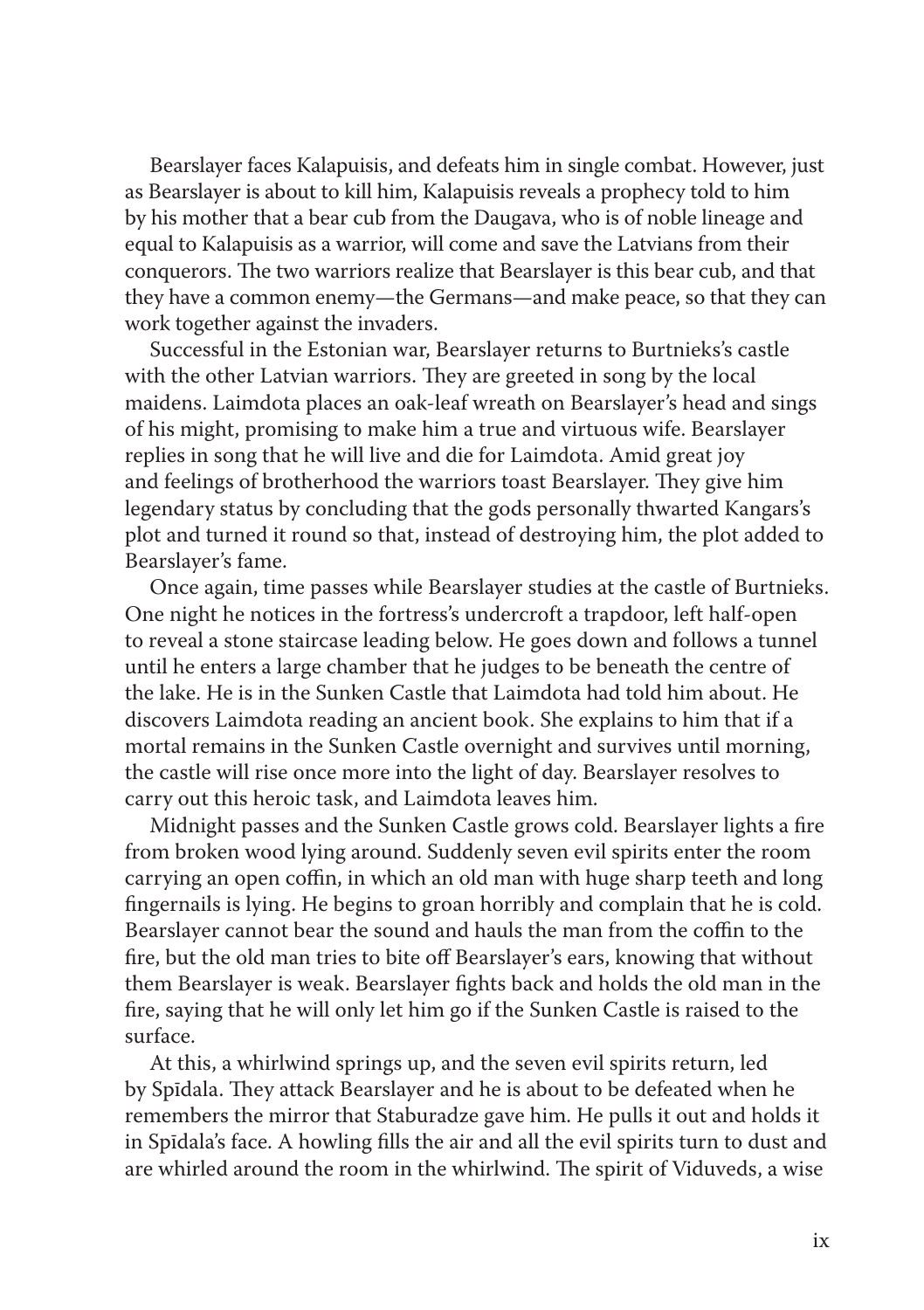man of ancient times, appears in human form and greets Bearslayer, saying that the young hero will save the Latvian people. Viduveds's hand-maidens make a bed for Bearslayer, and he falls into a deep sleep.

Next morning the people are amazed to see a castle standing on an island in the middle of the lake. Laimdota tells Burtnieks that Bearslayer has spent the night in the castle, and the old man realizes at once that Bearslayer has broken the magic spell and saved the Sunken Castle. Laimdota and Burtnieks enter the castle and wake Bearslayer. He claims Laimdota as his bride and Burtnieks gives his blessing, saying that the union of the two clans (Burtnieks and Lielvārde) will save the Latvians.

One evening, later, Laimdota reads to Bearslayer from the ancient books found in the Sunken Castle. She reads how the ancient Latvians were led to the Baltic Sea from a land far to the east by Pērkons. With the favour of the gods, they established a golden age on Earth. However, this made the Devil jealous and he commanded a whirlwind to raise up a lake and deposit it in the valley. This was done and the valley, including the castle the Latvian people had built in it, was drowned. The people would have died too, but Līga, the Goddess of Song, saved them by using the music of her kokle to open up under the lake a tunnel that led them to safety. The castle is the one Bearslayer raised and the tunnel the one he used to enter the castle.

On another occasion, Laimdota reads to Bearslayer the story of the creation. In eternal space there was once nothing except a celestial light. In it lived God and a second mighty spirit—the Devil. At that time the Devil still obeyed God, although he was already growing rebellious. God decided to create the Earth and sent the Devil to fetch a handful of slime. The Devil was curious and kept a second handful for himself, hiding it in his mouth. When he brought the slime to God, God commanded the slime to form the Earth, throwing it down. The slime began to grow, and formed the level plains of the Earth. However, the slime in the Devil's mouth also obeyed God and grew until the Devil could no longer hold it in his mouth. He spat it out and it fell to the newly created Earth, forming the mountains.

From his own substance God created the Sun and Moon. He was so pleased with the Earth and Sun he had just created that he also created the first living creatures: the Sons of the Gods and the Daughters of the Sun. The Moon took a gigantic Daughter of the Sun as his wife, and the stars are their thousands of children. The Sons of the Gods divided up the Earth among themselves.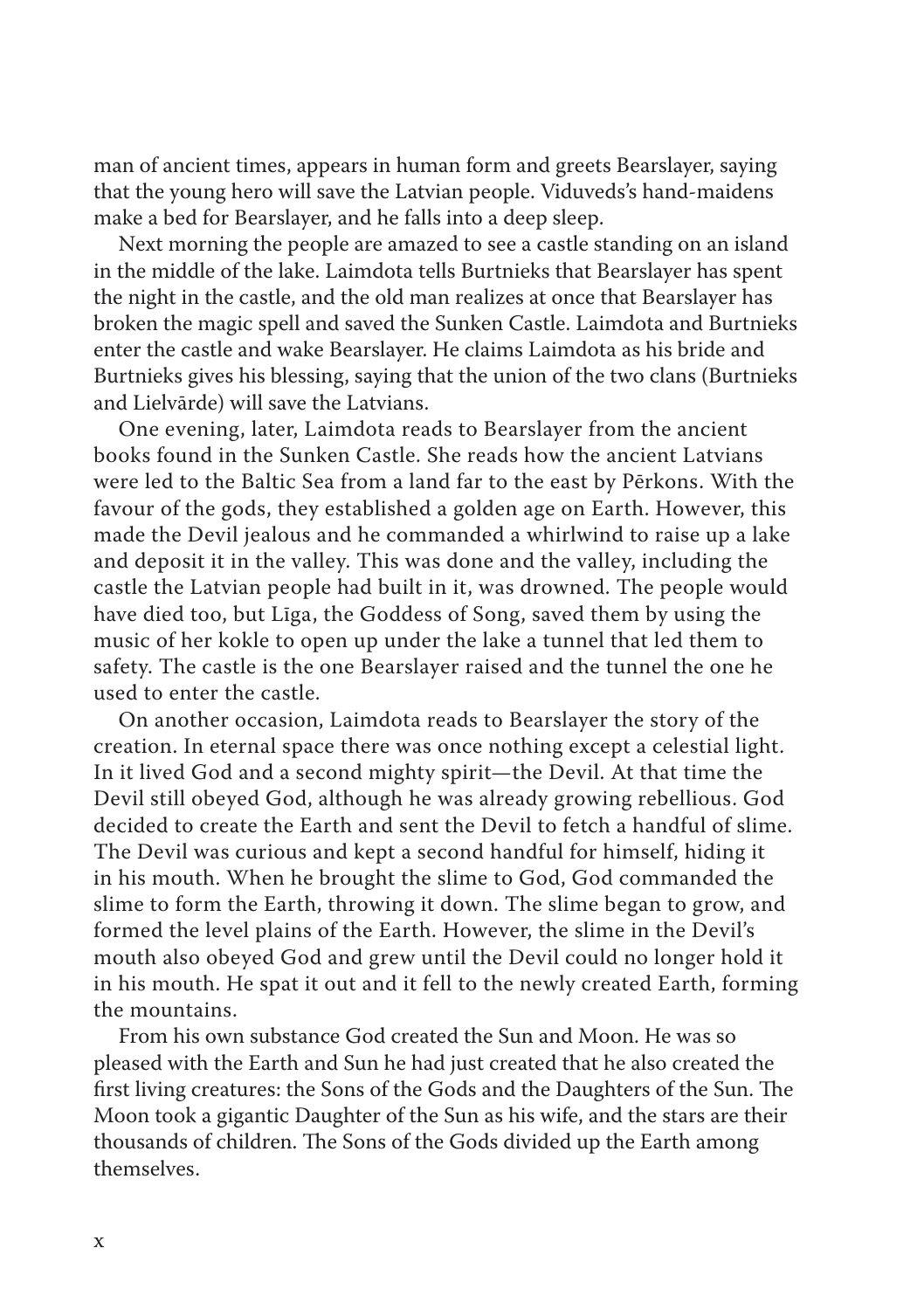The Devil grew more rebellious and began to defy God. A great rivalry grew up between them, and the Devil tried in vain to outdo God, who, however, always had the upper hand. Eventually God created humans and made them capable only of good, but the Devil interfered and gave them the power to be evil as well as good. God grew furiously angry at seeing his creation ruined, and banished the Devil to Hell. There the Devil created evil demons and with them rose up from Hell and fought against God and all good spirits. Eventually, the Devil was defeated and driven back to Hell after Pērkons intervened in the fight.

Later Laimdota read from the teachings of the guardian of the Latvian race, in which he listed the tasks of worthy human beings: to seek perfection of the human race, to fight against evil spirits by preserving the ancient teachings, to make just laws and drive out bad rulers, and to love nature.

All Souls' Eve comes. The people of Burtnieks's castle celebrate this in the traditional Latvian way. Next morning, however, Laimdota and Koknesis have vanished, and Bearslayer sets off to find them, vowing never to return unless he is successful. Meanwhile, a German ship has arrived at the mouth of the Daugava and Dietrich and Kangars persuade the local Latvian Lord, Kaupa, to return in it to Rome with Dietrich. Kangars stays behind, but knows that the Germans' friendship is only a trick to gain control of Latvia.

The ship sails. Just then, Bearslayer rides up. He knows full well that Kangars and Spīdala have kidnapped Laimdota, and demands that they give her back. Spīdala tells him that she is on the ship just vanishing over the horizon. Kangars says that she and Koknesis are lovers. Bearslayer does not believe this lie, although he experiences some doubts, and rides off in deep despair. Spīdala gloats over his sorrow. She has her revenge, and Bearslayer's life is worse than death.

Bearslayer returns to Lielvārde, his home. He is greeted warmly, but his father sees that something is wrong. Bearslayer tells him all and his father consoles him with wise words of hope: Perhaps Laimdota loves him still and will yet be saved. Bearslayer spends his days roaming the cliffs above the Daugava brooding, and longing to go with the waters down to the sea to fight against the North Wind and meet the North Wind's Daughter. One day he vanishes, and no-one knows where he has gone.

Canto IV opens with Kaupa in Rome. He is seduced by the wealth and power he sees, doubts the old gods, and decides to embrace Christianity and convert the Latvians. Back in Latvia, the people labour long building a walled city for the Germans, who are now present in large numbers—this city is Riga.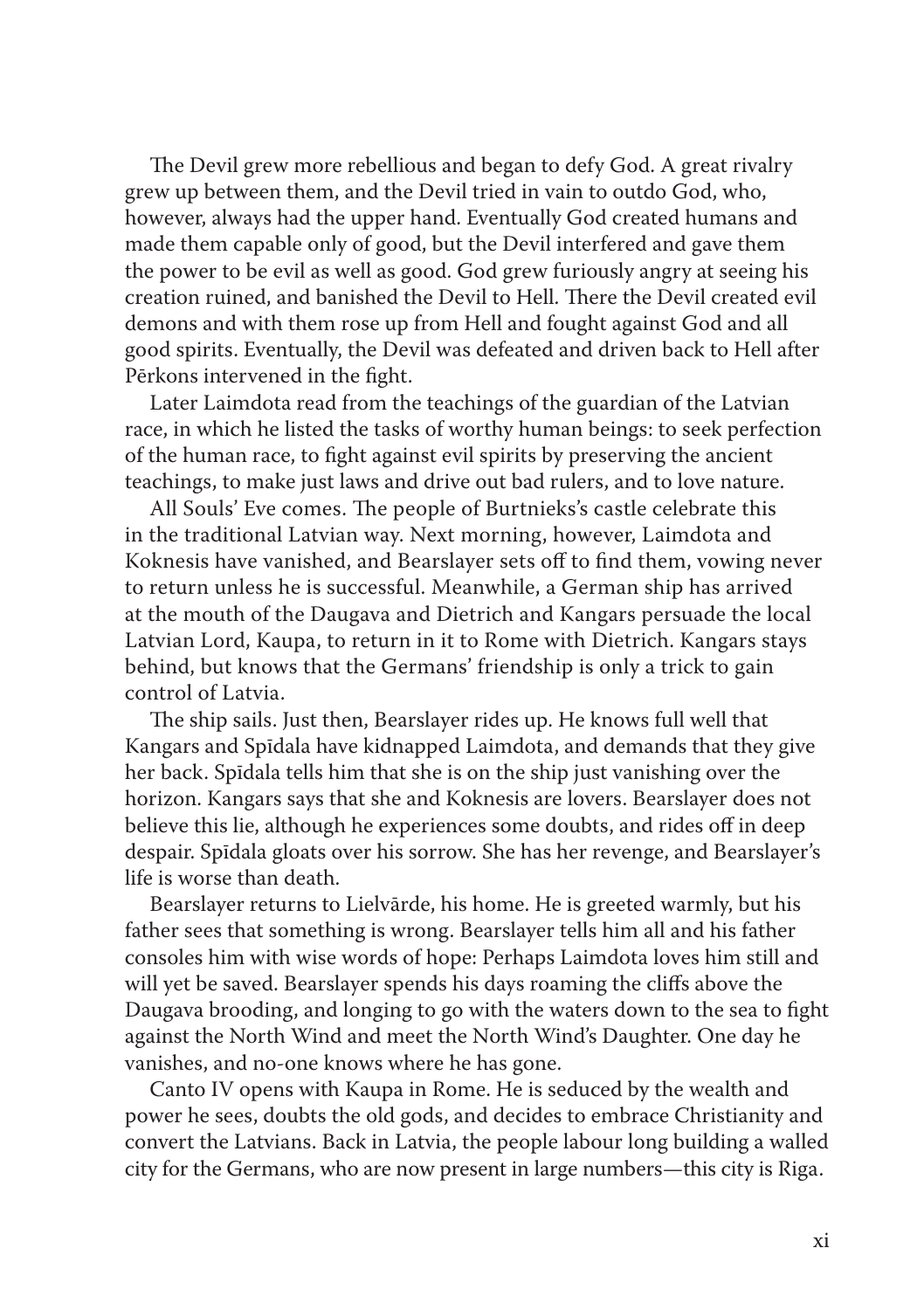Once they have their fortress the Germans begin to plunder everything they can get their hands on, to pillage and to destroy. Full of bitterness, the Latvians realize that they have been tricked.

Meanwhile, in Germany Laimdota is being held prisoner in a convent. Spīdala had tricked her into leaving her father's castle back in Latvia by pretending to be her mother. Laimdota was then seized by Spīdala's minions, brought to Riga, and placed on the ship to Germany as a prisoner. During the journey Dietrich tries to calm her and tells her that she will soon be the Bride of Christ. Laimdota replies that she loves Bearslayer, will not be forced to become anyone else's bride and is, in any case, a mortal and not fit to become the Bride of Christ. Although hardened and without pangs of conscience, Dietrich blushes at her virtuous answer and leaves her. Kaupa refuses to help her on the grounds that it is the will of Destiny that she go to Germany. Soon both Dietrich and Kaupa forget about her.

The convent prioress tries to persuade Laimdota to accept Christianity and threatens to allow her to be seized by a local count and used as a concubine. To escape this fate, Laimdota pretends to accept Christianity but, despite this, one night armed men break into the convent and seize her. As they are about to carry her off, an unknown warrior appears and fights all the attackers on his own. He kills all except one, and rescues Laimdota. She recognizes him as Koknesis and they flee into the mountains. Along the way, Koknesis explains how he too was tricked into going on board the ship to Germany. Once in Germany, he heard that a Baltic woman was being held in the convent and decided to rescue her, without knowing that it was Laimdota.

The action turns to the Northern Sea, where Bearslayer is wandering in a ship, lost on the way to Germany to seek Laimdota. The North Wind's Daughter hears the sailors calling upon her in song, and she comes to them in her own ship. She says that it would be best if they came to her island to rest, before continuing their journey, and Bearslayer agrees. They avoid the Castle of the North Wind, where he is sleeping, perhaps for another month. Once he is awake the winter will set in and they will not be able to escape, because of the ice and storms.

The island is warmed by fires from the centre of the Earth, and the sailors enjoy a pleasant stay. Eventually the North Wind's Daughter tells them that her father is about to wake up and that they must leave. She advises them not to return by the route that they came by, because Bearslayer's enemies now know that he is using that route and may be too strong for him. She describes an alternative route, but warns of its great dangers, including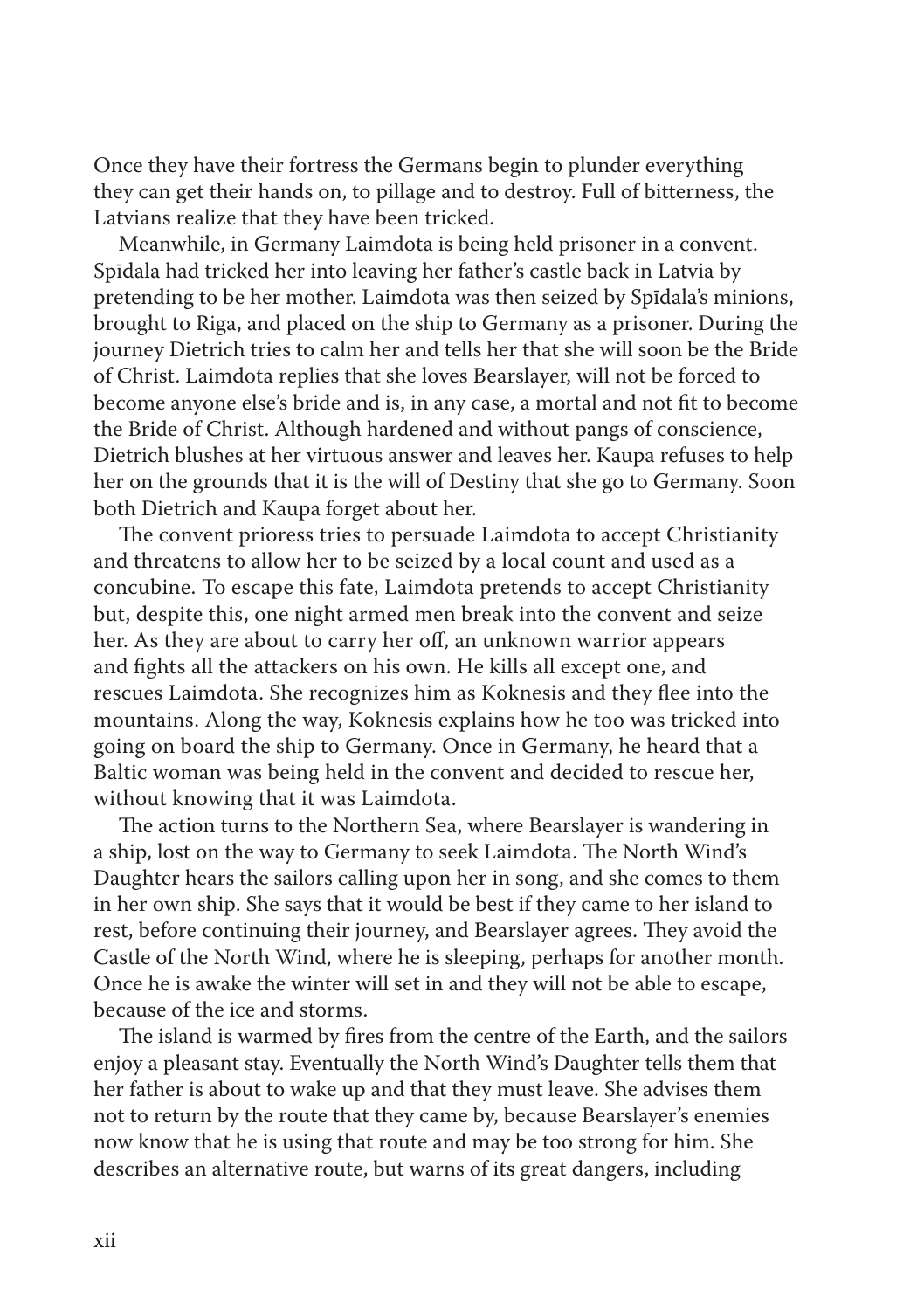the Island of the Dog-Snout Ogres, the Kingdom of Dreams, the Hill of Diamonds, and the Enchanted Isle. The sailors set off in the nick of time: The North Wind has woken up and they are involved in a fearsome storm, from which they barely escape.

They reach the Island of the Dog-Snout Ogres, where they tie up. Bearslayer goes ashore with a party of men to cut up and share the meat of some deer he has already killed. They are at work when suddenly the Dog-Snouts pour out of a cave and attack them. They tear the men apart with their teeth and even Bearslayer is scarcely able to save himself. He is wounded and seems doomed when he notices that no more Dog-Snouts are coming out of their cave. He slips into the cave, and is able to defend himself with his spear in its narrow opening. The Dog-Snouts then bring up large boulders and block the entrance, trapping Bearslayer inside.

Back at the ship the sailors wait in vain for their comrades. Their orders forbid them to go ashore and seek them. At the last moment Bearslayer appears and tells them to disembark at once. They do so and escape the Land of the Dog-Snouts. At sea, Bearslayer explains what happened. He got out of the cave by digging a hole at the rear with his spear. This took several days, but he found some raw meat in the cave and lived on that. The Dog-Snouts were busy watching the front of the cave, and thus did not see Bearslayer as he escaped at the rear.

They sail on and reach the Kingdom of Dreams. This is where Heaven and Earth come together, the gates of Paradise standing alongside the entrance to Hell. This land is the location of the Gardens of the Sun, where the Sun returns at dusk and rests at night before setting off each morning. Under the protection of the Sons of the Gods and the Daughters of the Sun they stay in the pleasant Kingdom of Dreams for some time, but eventually set off again.

They travel in pitch darkness at first, but later see a tiny glint of light, towards which they sail. They come closer and sight the Hill of Diamonds, its peak glowing brilliantly. The ship docks and the sailors rush on shore. Despite Bearslayer's warning, one sailor climbs to the peak and vanishes. A second does the same. A third ties himself to a rope and is pulled back by his comrades as he is vanishing. He is saved, but never speaks again.

They sail away and encounter fair winds and weather. Fog obscures the course and they suddenly emerge close to a beautiful island. Bearslayer realizes that this is the Enchanted Isle the North Wind's Daughter warned against, from which no ship can escape. They try to sail away but are drawn to the island until the ship runs up on its shore.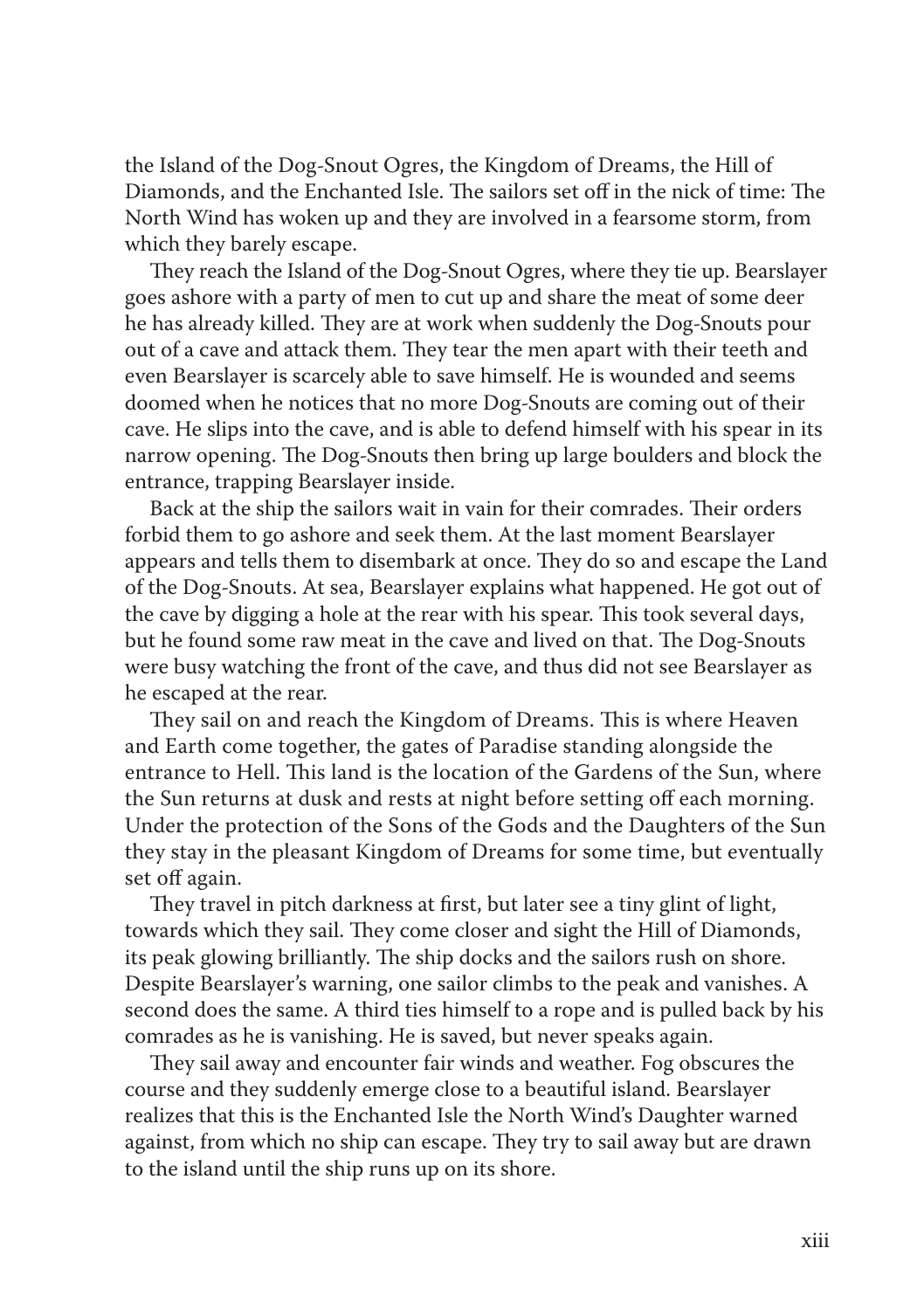Canto V continues on the Enchanted Isle. There is no sign of life, except for a track leading from the forest to a bridge and, at the seaward end of the bridge, a beautiful palace. Inside is a sumptuous meal and in a second room soft beds for all. The sailors fall upon the food and then all go to bed. Bearslayer arms himself and stands guard at the end of the bridge.

At midnight a rider comes out of the forest. It is the Three-Headed Demon. He speaks aloud, revealing that he hates Bearslayer, but believes that his enemy is far away, trapped on the Northern Sea. At this Bearslayer roars that he is there. The rider challenges Bearslayer to fight and show his strength. They ride into the thick forest where the rider blows down the trees, so that they will have a clearing in which to fight: One breath clears an area three miles across! They fight and the demon's blows drive Bearslayer into the ground up to his knees. None the less, Bearslayer prevails. He then returns to the palace at the bridge and lies down to sleep. Nothing further disturbs their rest that night.

The next night Bearslayer again stands guard. Again, at midnight a rider comes out of the forest. This time it is the Six-Headed Demon, who also hates Bearslayer and believes that he is lost on the Northern Sea. Again Bearslayer challenges the demon, who clears the forest by blowing down trees, this time six miles around. They fight and Bearslayer is driven into the ground to his hips, but still wins with some difficulty.

The third night, before going on guard, Bearslayer tells the others that he may need their help. He places Staburadze's mirror on a table alongside a bowl of water and tells them that if, during the night, the water turns to blood, they must bring the mirror to his aid. At midnight the Nine-Headed Demon appears at the bridge. Bearslayer and the demon fight in a clearing nine miles across, and Bearslayer is driven into the ground to his armpits. He looks in vain for help from his shipmates, and is about to be defeated. Desperate, he throws his club three miles through the window of the palace where the others are sleeping. This wakes them, they see that the water has turned to blood, and they hasten to bring Bearslayer the mirror. In the nick of time he shows the demon the mirror and it falls down frozen. Bearslayer climbs out of the ground and kills it.

To be sure that the island is safe they search it and discover a beautiful valley in which is a well of clear water, alongside it a leafy apple tree with magnificent fruit. The men want to drink, but first Bearslayer thrusts his sword into the water, marking a triangle. There are screams and the water turns to blood, but soon clears and they drink in safety. After this, the men want to eat apples, but Bearslayer grows angry, saying that they are not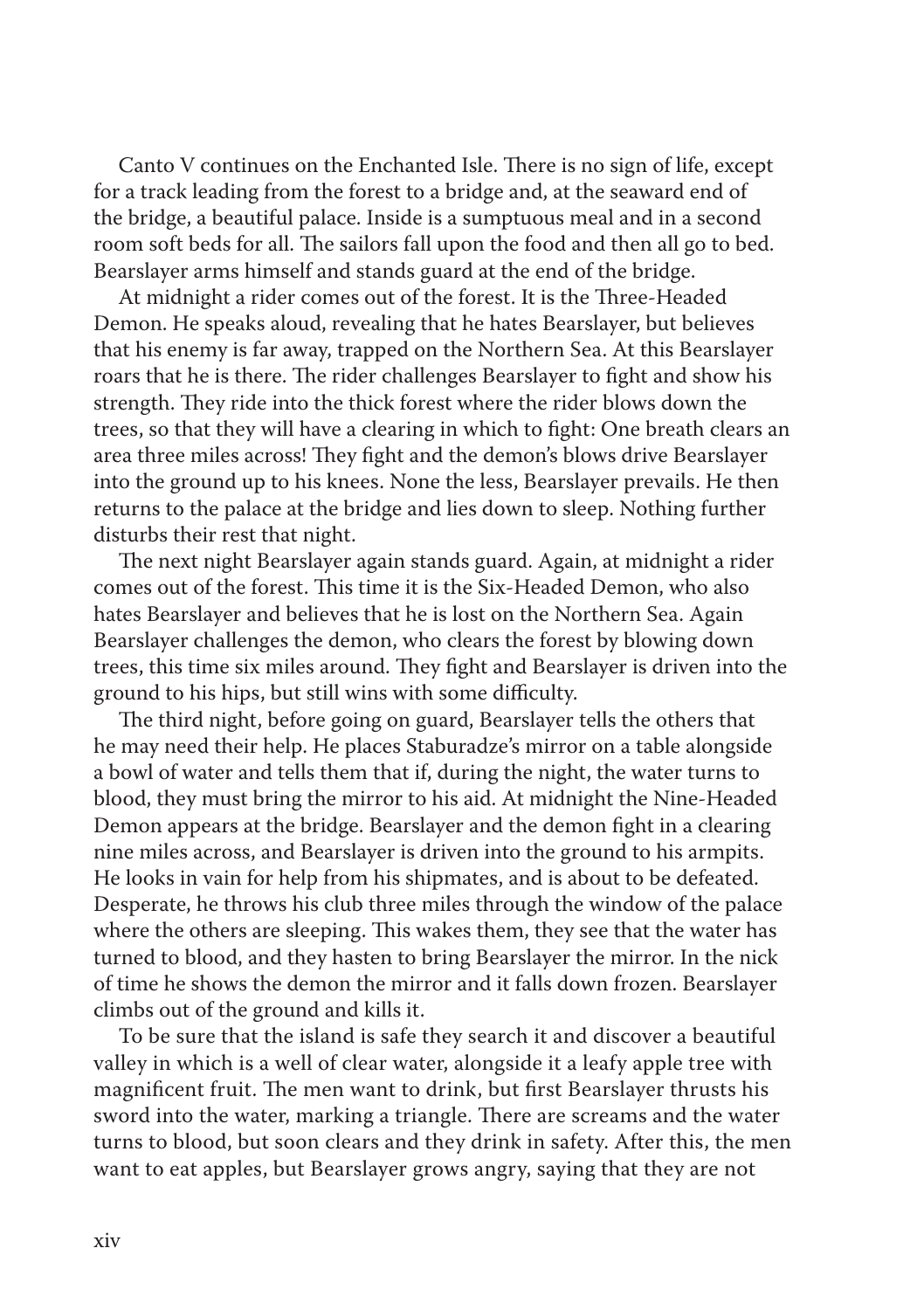there to pick fruit. He threatens to cut down the tree with his sword, but suddenly a voice from the tree begs for mercy. Bearslayer steps back and the tree turns into a beautiful young woman. To Bearslayer's horror it is Spīdala.

Spīdala throws herself at his feet and begs for mercy. She swears to make good all her wicked deeds, and never to do evil again. Bearslayer grants her her life—he fights demons and giants, not women! Spīdala tells him that Laimdota and Koknesis are loyal and pure, and reveals how she and Kangars tricked them into going to Germany. She also reveals how the ancient witch cast a spell on the island to draw in ships. Once trapped on the island's shore, the ships' crews sink into a deep sleep. This is the spell that drew Bearslayer's ship to the island, where the witch intended to trap him. The three demons were her sons. On hearing of their death, the Old Witch set a trap by changing herself into the well and Spīdala into the apple tree. When Bearslayer plunged his sword into the well he killed the witch, and thus broke the spell on Spīdala.

Spīdala reminds Bearslayer that it is his duty to return to Latvia and drive out the marauding Germans. She yearns to help, but is trapped in a pact with the Devil. Bearslayer realizes that she is truly repentant and wants to help her. Suddenly, he remembers the little package that he brought with him as a souvenir of the Devil's Pit, and he orders some sailors to fetch it and give it to her. When Spīdala sees it she is overjoyed: It is her contract with the Devil! They go to the beach, where Spīdala releases the ships and sailors trapped on the shore. Suddenly, among the people released, Bearslayer sees Koknesis and Laimdota!

Koknesis and Laimdota tell the story of their escape from Germany. They too were drawn on shore on the Enchanted Isle by the old witch, and put into a long sleep. Spīdala hangs back, but Bearslayer tells the others that it was she who broke the spell on them: They thank her and the four swear eternal friendship. Spīdala shows them around the island, which she knows well, and some of the awakened people decide to live there for good. Eventually, however Bearslayer, Koknesis, Laimdota and Spīdala decide to leave.

The evening before they depart, Koknesis wanders back to the well in the valley. He sees Spīdala burn her pact with the Devil. She asks him to keep this a secret. He agrees, but in turn tells her his secret: He loves her and wants her to marry him. She eventually agrees. They set off back to Latvia on Bearslayer's ship, and on the way Koknesis and Spīdala tell Bearslayer and Laimdota about their love. These two are overjoyed. After a long journey they sight Latvian shores, and eventually sail into the mouth of the Daugava.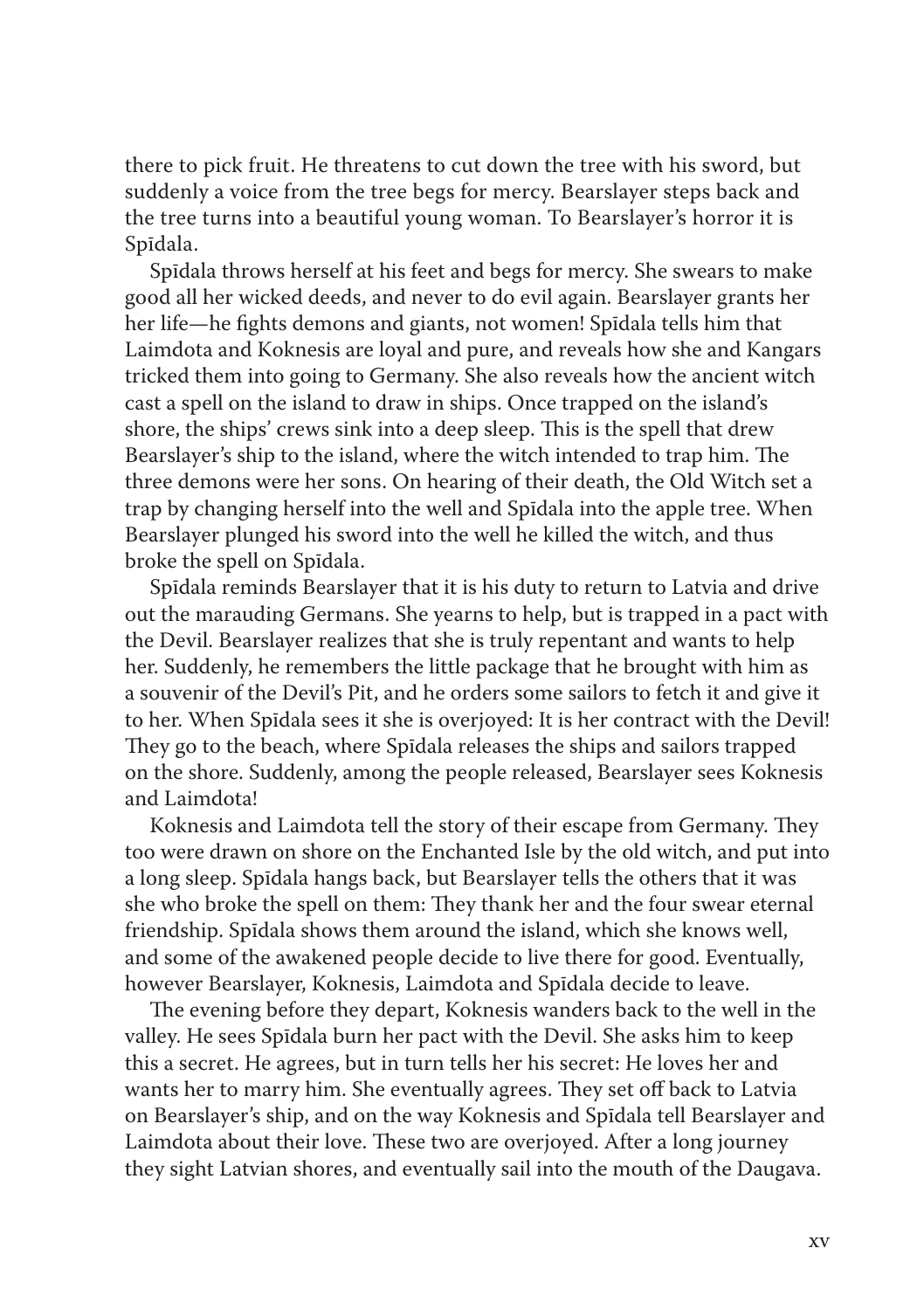Canto VI opens with Midsummer's Eve in Latvia. The people are called together by the Midsummer Priests. They bring offerings for the gods and gifts for each other, and gather around fires on the Azure Mountain. They pray for blessings for the coming year and pay respect to the spirits of their ancestors. The oldest priest calls on them to live together in harmony, and many grudges are settled with a handshake. The young men and women begin to dance together.

While the young people celebrate, the clan chieftains meet in council on the Azure Mountain. They are concerned because the prophetic writings kept in the Sacred Grove on the mountain side predict calamity. Lielvārdis arrives and reveals that the German knights have captured a number of Latvian stockades and built their own stone castles, and are imposing Christianity at the point of the sword. His own stronghold at Lielvārde has been seized. Bishop Albert is bringing more knights from Germany to take over all Latvia. At this moment Bearslayer appears, together with Koknesis, Laimdota and Spīdala. Bearslayer is elected leader of the Latvian warriors. All pledge themselves to fight to free their land, and return to their homes to prepare for war.

Bearslayer and Laimdota, as well as Koknesis and Spīdala, are married at the castle of Burtnieks, Laimdota's home. There is a great wedding celebration, but this is cut short by Burtnieks, who tells them that they will soon be at war. The new couples have little time for wedded bliss before the men have to set off to fight the German invaders, and Laimdota and Spīdala, refusing to be separated from there new husbands, set off with them. The Latvian host gathers and marches on Turaida. On the way, they eliminate German infestation whenever they encounter it.

Alarmed by the Latvian uprising, many Germans have fled to Turaida and taken refuge in the stone castle built there by the Germans. The Latvians lay siege to the castle, and eventually are able to scale the walls at night and fight on the ramparts. A fearful battle ensues, with heavy losses on both sides. Bearslayer kills many Germans and, realizing that he is too strong for them, the Germans surrender. Among those captured is Dietrich, who is handed over to the locals for punishment. However, he tricks them into setting him free.

They now march on Lielvārde, Bearslayer's home, where the German knight, Daniel, has built a stone castle. Just before they arrive, Daniel invites the chieftains of some Latvian clans that had fled into the forest to a parley. However, once he has them in a great pavilion he locks them in and sets fire to it. The elders cry for help as Daniel and his men watch in glee from the castle walls. In the nick of time Bearslayer arrives with his army. He rescues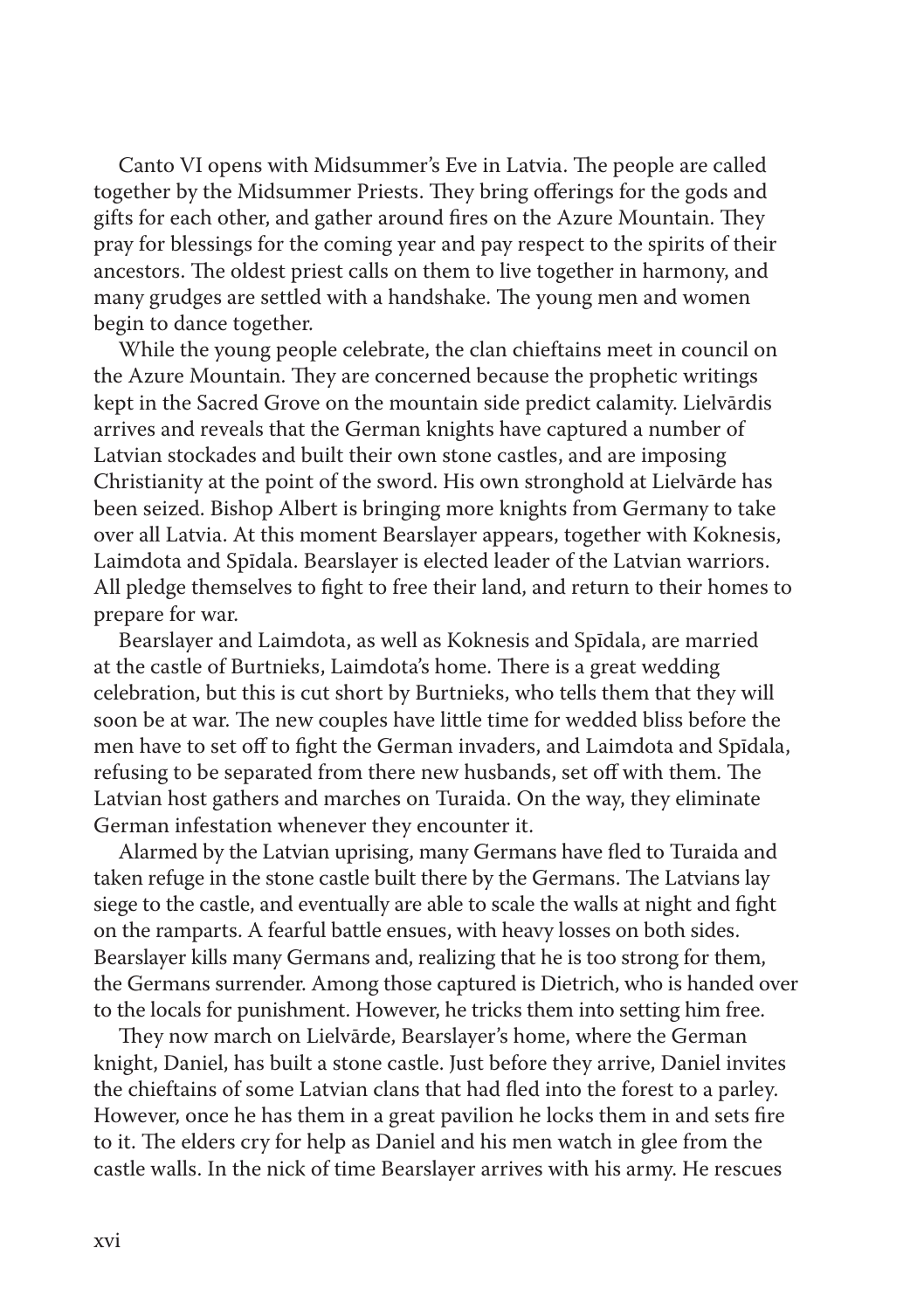the chieftains and attacks the German castle. The Germans fight hard but are defeated, and all except Daniel are slaughtered. He is handed to the local people for punishment, and they throw him into the Daugava tied to a plank. Bearslayer reestablishes himself at Lielvārde

Meanwhile, Albert has returned to Germany to recruit more knights. He leaves Kaupa in charge in Riga, to where most Germans have now retreated. All seems well for the Latvians, and Bearslayer and Laimdota settle down to married life together. The others too return to their homes, thinking to live out their lives in peace.

Springtime comes, and the Latvians have little thought of war. Even Kangars is working in his garden. His life is bitter: He receives no honour from anyone, any more. He knows that death will bring him the torments of Hell, while his remaining days of life are wracked with the knowledge of his own wickedness. One day Dietrich comes to him and asks him to communicate with evil spirits to discover the source of Bearslayer's strength. Kangars says that it is no concern of his that Bearslayer is killing Germans, but that he has his own reasons for wanting to destroy the young man. He wrestles with demons for three days and nights without sleep, and they reveal to him the secret of Bearslayer's strength—his bear's ears.

Among the new knights brought back from Germany by Albert is the Black Knight. He is already experienced in doing wicked deeds in Germany. He claims to be the son of a witch and immune to harm from wounds. One day Kaupa takes a party of knights, including the Black Knight, to Lielvārde, and asks for admission, saying that he wishes to make peace between the Latvians and Albert. Bearslayer wants peace and they are admitted. They are well treated and Bearslayer organizes a tournament to entertain them.

In the tournament, both Bearslayer and the Black Knight defeat their opponents, and the Black Knight suggests that they fight each other. Bearslayer refuses, although he does not want to insult the Black Knight. The Black Knight then says that it would hardly be a test of his strength to fight Bearslayer, any way, despite all Bearslayer's boasting. At this Bearslayer seizes his sword, and the two fight.

At first Bearslayer thinks that it is mere sport, but the Black Knight fights with great vigour, and suddenly cuts off one of Bearslayer's ears. Enraged, Bearslayer now attacks in earnest, and with a terrible blow of his sword splits open the Black Knight's armour and wounds him. However, his sword breaks. Seeing this, the Black Knight attacks again, and cuts off Bearslayer's other ear.